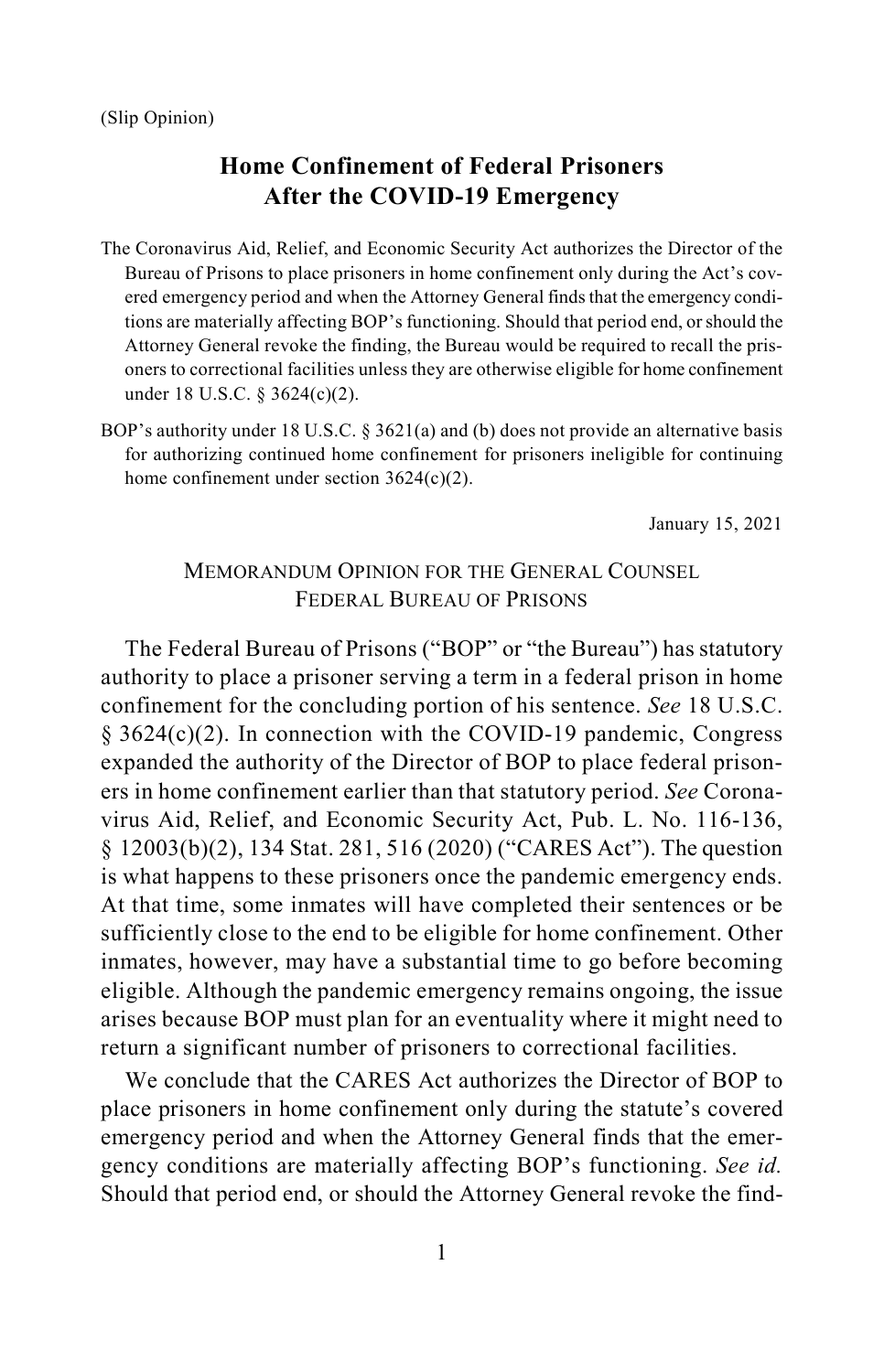ing, the Bureau would be required to recall the prisoners to correctional facilities unless they are otherwise eligible for home confinement under 18 U.S.C. § 3624(c)(2). We also conclude that the general imprisonment authorities of 18 U.S.C. § 3621(a) and (b) do not supplement the CARES Act authority to authorize home confinement under the Act beyond the limits of section  $3624(c)(2)$ .

## **I.**

Section 3621(a) of title 18 of the United States Code instructs BOP to maintain custody of a person sentenced to a term of imprisonment until "the expiration of the term imposed, or until earlier released for satisfactory behavior pursuant to the provisions of section 3624." Section 3621(b) assigns BOP the responsibility of "designat[ing] the place of the prisoner's imprisonment" at a "facility," subject to several considerations such as bed availability, the security designation of the prisoner, and proximity to the prisoner's residence. Section 3621(b) also authorizes the Bureau "at any time," subject to those same factors, to "direct the transfer of a prisoner from one penal or correctional facility to another."

Section 3624(c) governs both home confinement and other forms of what the statute calls "prerelease custody"—lower-security conditions of confinement that help prepare a prisoner for eventual release. Section  $3624(c)(1)$  provides that BOP "shall, to the extent practicable, ensure that a prisoner serving a term of imprisonment spends a portion of the final months of that term (not to exceed 12 months), under conditions that will afford that prisoner a reasonable opportunity to adjust to and prepare for the reentry of that prisoner into the community," such as a community correctional facility. Section  $3624(c)(2)$  then states that BOP "may" use its prerelease custody authority to place a prisoner in home confinement "for the shorter of 10 percent of the term of imprisonment of that prisoner or 6 months." Section 3624(c)(2) thus constrains BOP's confinement authority by limiting a prisoner's time in home confinement to no more than six of the final months of a prisoner's term.

Recognizing that the COVID-19 pandemic was having a substantial effect on federal correctional institutions, Congress in section 12003(b)(2) of the CARES Act expanded BOP's preexisting discretion to employ home confinement. Section 12003(b)(2) provides that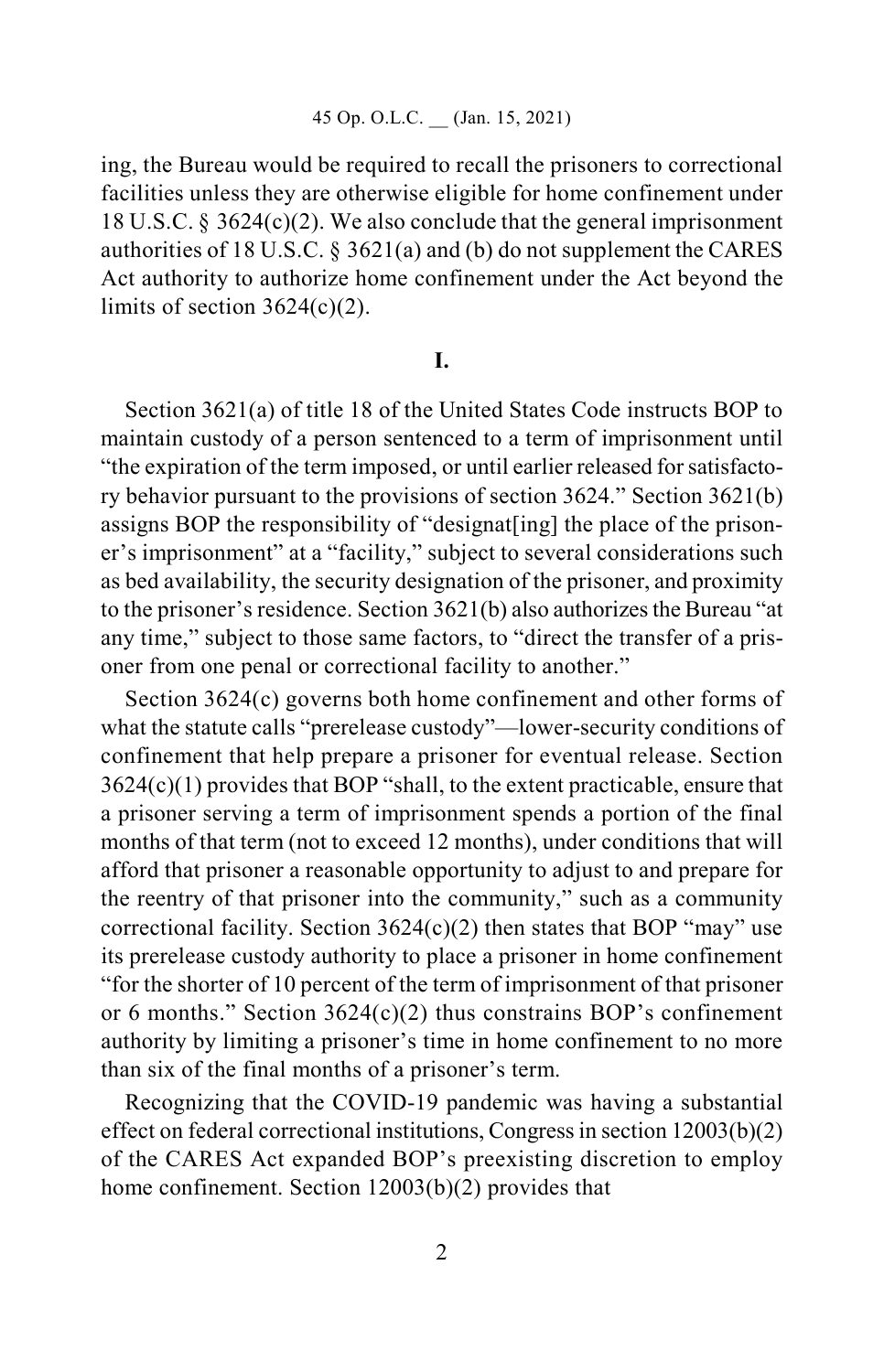[d]uring the covered emergency period, if the Attorney General finds that emergency conditions will materially affect the functioning of the Bureau, the Director of the Bureau may lengthen the maximum amount of time for which the Director is authorized to place a prisoner in home confinement under the first sentence of section 3624(c)(2) of title 18, United States Code, as the Director determines appropriate.

The "'covered emergency period'" starts on "the date on which the President declared a national emergency under the National Emergencies Act with respect to the Coronavirus Disease 2019 (COVID-19)" and ends "on the date that is 30 days after the date on which the national emergency declaration terminates." CARES Act  $\S$  12003(a)(2), 134 Stat. at 516 (citation omitted).

The President declared the COVID-19 pandemic a national emergency on March 13, 2020, two weeks before the enactment of the CARES Act. *See* Declaring a National Emergency Concerning the Novel Coronavirus Disease (COVID-19) Outbreak, Proc. No. 9994, 85 Fed. Reg. 15,337 (Mar. 18, 2020). On April 3, 2020, the Attorney General found that COVID-19 emergency conditions were "materially affecting the functioning of the Bureau of Prisons." Memorandum for the Director of the Bureau of Prisons from the Attorney General, *Re: Increasing Use of Home Confinement at Institutions Most Affected by COVID-19* at 1 (Apr. 3, 2020), https://www.bop.gov/coronavirus/docs/bop\_memo\_home\_ confinement april3.pdf ("Attorney General Memorandum").

You have advised us that following that determination, the BOP Director exercised his CARES Act authority by transferring thousands of federal prisoners into home confinement. As of December 2020, BOP had transferred 18,112 inmates to home confinement since enactment of the authority, out of a federal prison population of approximately 150,000 inmates. *See* Statement of Michael D. Carvajal, Director, BOP, Before the Subcommittee on Crime, Terrorism, and Homeland Security, U.S. House Judiciary Committee 2, 6 (Dec. 2, 2020) ("Carvajal Testimony"). We understand that approximately 40 percent of those prisoners would not have been eligible for such transfers absent the emergency authority.<sup>[1](#page-2-0)</sup>

<span id="page-2-0"></span><sup>&</sup>lt;sup>1</sup> See E-mail for Jennifer Mascott & Conor Clarke, Office of Legal Counsel, from Kenneth P. Hyle, BOP, *Re: Draft OLC Opinion on the CARES Act Home Confinement Authority* (Jan. 14, 2021, 2:46 PM).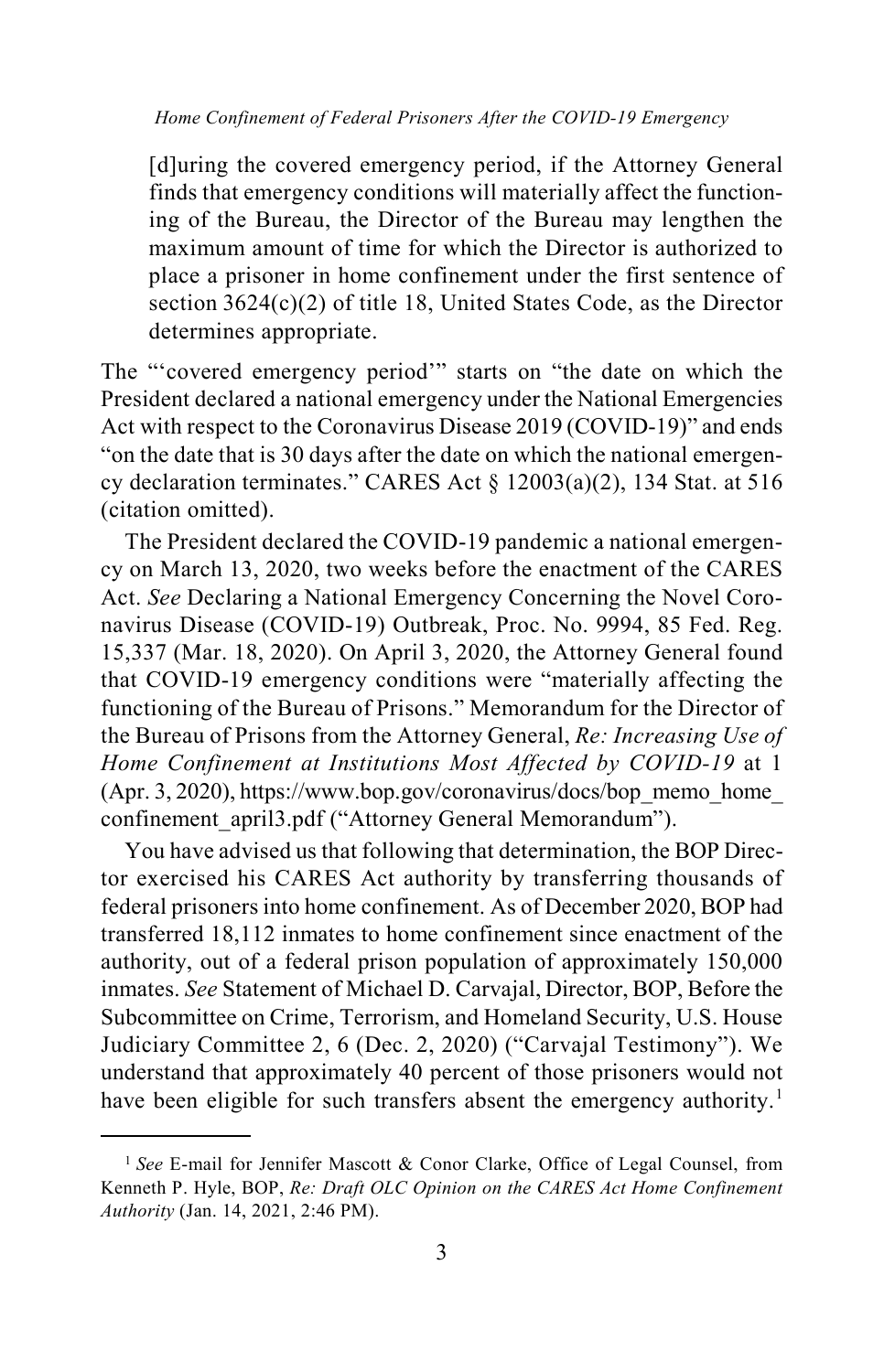BOP has indicated that it will continue to conduct individualized assessments to make home confinement placements for the duration of the pandemic. *Id.* at 6. These transfers have carried out the Attorney General's instructions to, where possible, move vulnerable inmates with Centers for Disease Control-established COVID-19 risk factors out of institutions with significant infection rates, following a 14-day quarantine period to prevent transmission during transfer. Attorney General Memorandum at 1–2.

The question now is what will happen when BOP's emergency authority under section 12003(b)(2) of the CARES Act ends. That issue has important practical consequences because many of these thousands of prisoners are currently in home confinement earlier than section 3624(c)(2) would permit. You have explained that BOP has always had the discretion to return inmates to BOP facilities upon, or even prior to, the termination of the covered pandemic period. But you have suggested that BOP might continue home confinement placements afterwards, on the theory that BOP properly exercised its authority to "lengthen the maximum amount of time" for home confinement during the emergency and that the consequences of those decisions might continue, even though the authority to make the decision in the first instance has lapsed. *See* Bureau of Prisons, *Home Confinement Under the CARES Act* at 2 (Nov. 20, 2020).

We agree that the CARES Act does not alter BOP's discretion to return prisoners to facilities either during the covered period or right when it ends. But once that authority expires, we believe that BOP must respect the time limits under section  $3624(c)(2)$  for all federal prisoners, including those who had been transferred to home confinement prior to the final months of their term under the special CARES Act placement authority.

## **II.**

Section 12003(b)(2) allows the Director, "[d]uring" the covered emergency period and based on a finding from the Attorney General, to "lengthen the maximum amount of time for which [he] is authorized to place a prisoner in home confinement." Once the Director's authority in section  $12003(b)(2)$  expires, then so too does his authority to keep inmates in home confinement under this provision.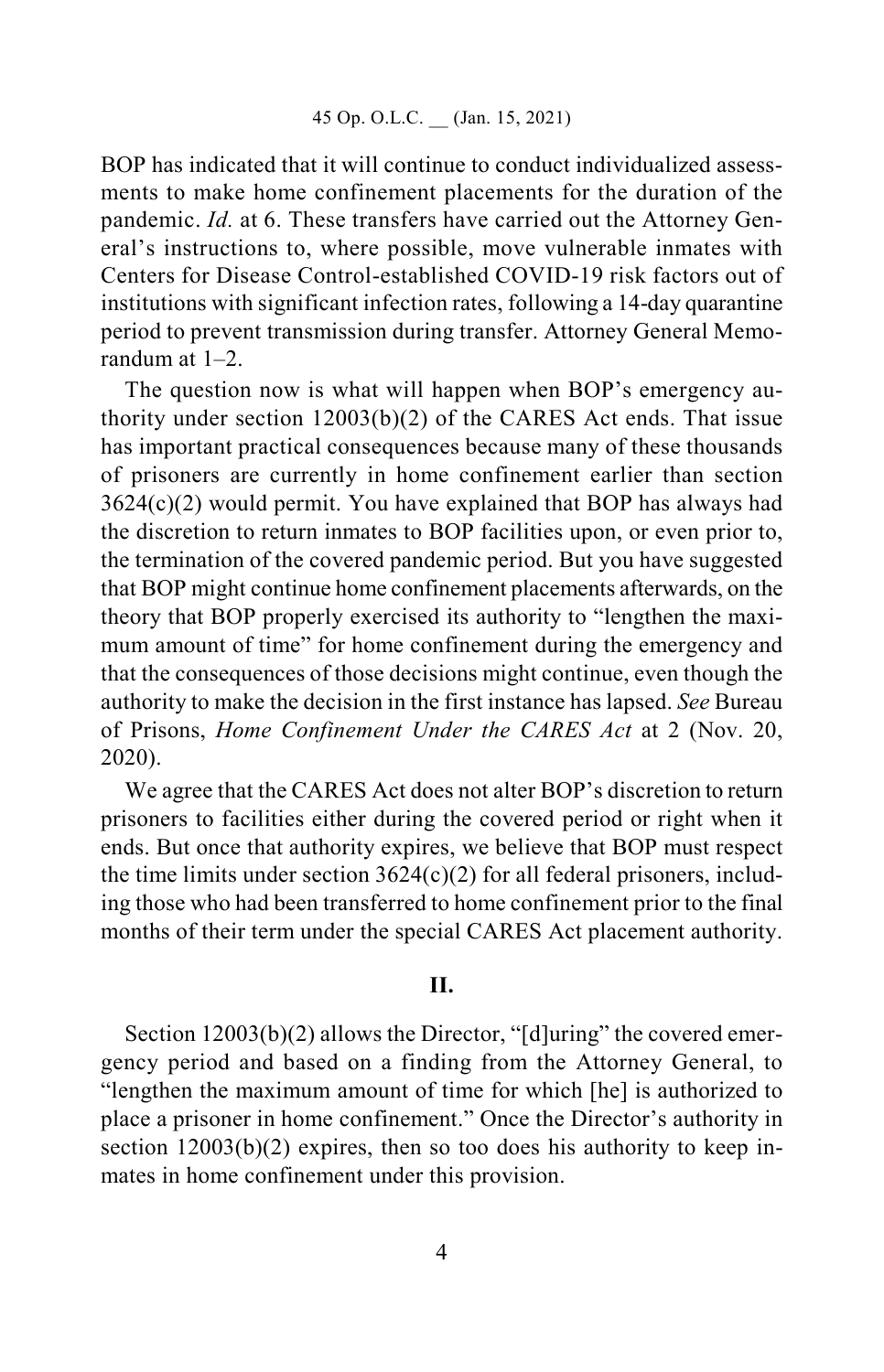Section 12003(b)(2) is the sole source of the Director's "authori[ty]" to "lengthen the maximum amount of time" that applies to the sentence of an inmate subject to home confinement "under the first sentence of section  $3624(c)(2)$ ." Section  $3624(c)(2)$ , in turn, limits a term of home confinement to "the shorter of 10 percent of the term of imprisonment of that prisoner or 6 months." In connection with the pandemic, Congress conferred upon the Director broad authority to disregard the ordinarily strict time limitations of section  $3624(c)(2)$  in favor of any length that he "determines appropriate." The scope of that authority, however, is keyed to, and circumscribed by, the emergency nature of the circumstances that Congress addressed both in this particular provision and in provisions throughout the bill.

Accordingly, we think that once the CARES Act authority evaporates, the maximum term of home confinement must govern. *See 62 Cases, More or Less, Each Containing Six Jars of Jam v. United States*, 340 U.S. 593, 600 (1951) ("[W]e must take care not to extend the scope of the statute beyond the point where Congress indicated it would stop."); *see also Little Sisters of the Poor Saints Peter & Paul Home v. Pennsylvania*, 140 S. Ct. 2367, 2380 (2020) ("Our analysis begins and ends with the text." (internal quotation marks omitted)); *Barnhart v. Peabody Coal Co.*, 537 U.S. 149, 174–75 (2003) (Scalia, J., dissenting) ("When a power is conferred for a limited time, the *automatic* consequence of the expiration of that time is the expiration of the power."). Once the CARES Act authority expires, BOP's obligation to respect section  $3624(c)(2)$ 's time limit applies to all prisoners remaining in BOP custody, including those who had been placed early in home confinement in response to the COVID-19 emergency.

This reading of section  $12003(b)(2)$  is consistent with the structure of the CARES Act, which provided a variety of forms of temporary emergency relief to address a once-in-a-century global pandemic. *See, e.g.*, CARES Act § 1109 (providing loan programs during the national emergency); *id.* § 1113 (authorizing bankruptcy relief to address the emergency); *id.* § 1114 (providing emergency rulemaking authority to the Administrator of the Small Business Administration); *id.* § 1102(a)(2) (ending the "covered period" for paycheck protection on June 30, 2020); *id.*  $§ 1108(c)(1)$  (authorizing the waiver, for a 3-month period starting on the date of enactment, of requirements that minority business centers provide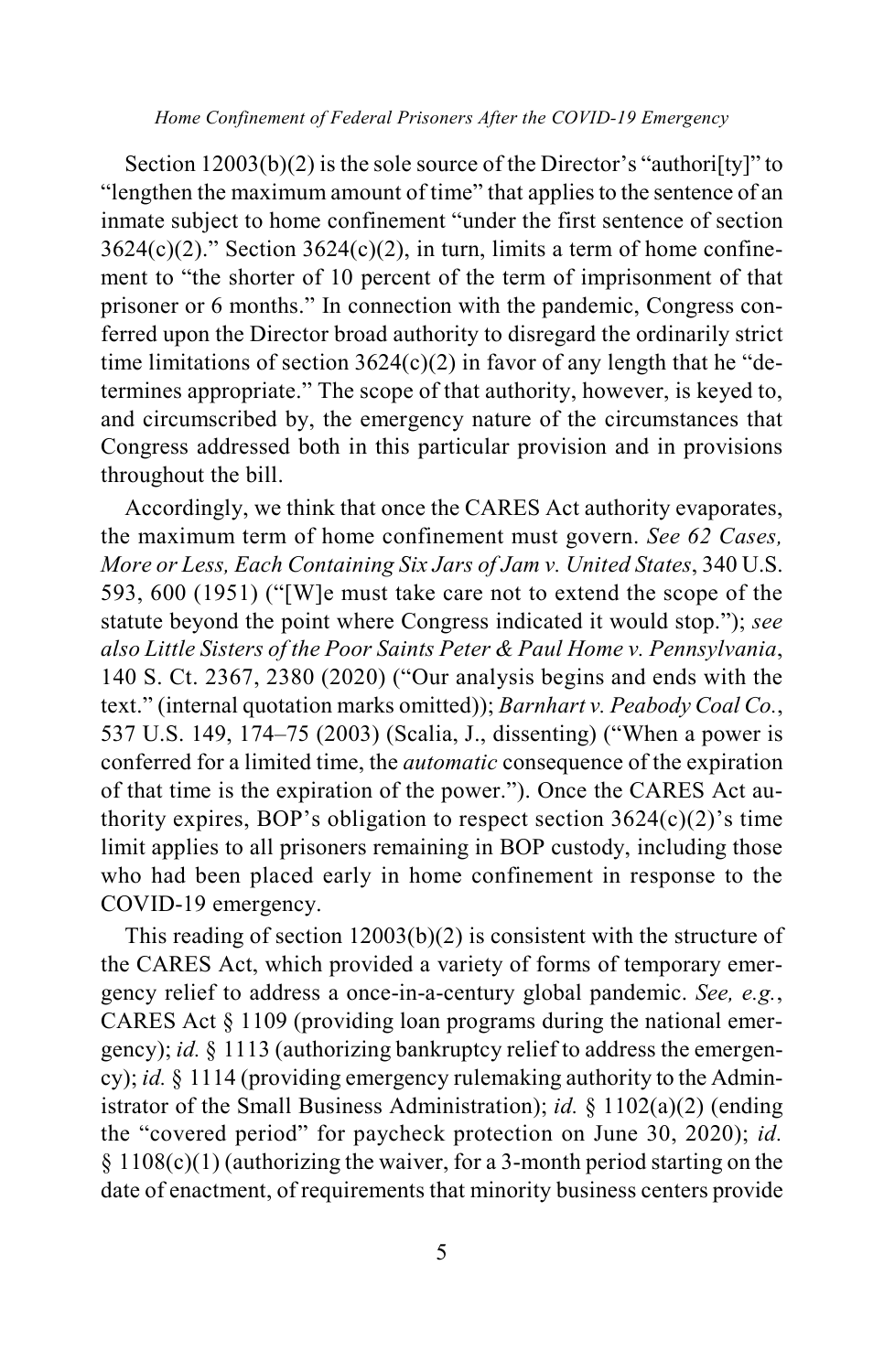matching funds when receiving certain federal grants if the center is unable to raise the funds or has lost revenue); *id.* § 2102(b), (c)(2) (creating a new unemployment assistance benefit, for people otherwise ineligible for such compensation, that terminates after 39 weeks); *id.* §§ 3201– 3226 (covering health care provisions during the national emergency). The Director has used the particularized pandemic-related emergency authority in the CARES Act to put thousands of prisoners in home confinement who were not otherwise eligible, including inmates whose terms of imprisonment might stretch far beyond the pandemic—long after the emergency conditions that prompted the granting of this authority will have ceased, and well beyond the default time limits for home confinement specified in section  $3624(c)(2)$ . If Congress had fundamentally altered the structure of home confinement beyond the emergency circumstance that prompted the enactment of section 12003(b)(2), then it would have said so. *See K Mart Corp. v. Cartier, Inc.*, 486 U.S. 281, 291 (1988) ("In ascertaining the plain meaning of [a] statute, the court must look to the particular statutory language at issue, as well as the language and design of the statute as a whole."); *cf. Whitman v. Am. Trucking Ass'ns*, 531 U.S. 457, 468 (2001) (recognizing that Congress "does not alter the fundamental details of a regulatory scheme in vague terms or ancillary provisions").

This interpretation finds further support from section 12003's expiration provision, which specifies that the Director's expanded discretion over home confinement ends "on the date that is 30 days *after* the date on which the national emergency declaration terminates" (emphasis added). If Congress had expected that the termination of the Director's expanded authority would have no operational effects on prisoners already in home confinement, then his placement authority could simply have terminated with the emergency. *See, e.g.*, *Murphy v. Smith*, 138 S. Ct. 784, 789 (2018) (noting that "surrounding statutory structure" may reinforce a conclusion about an individual provision); *cf. Wis. Cent. Ltd. v. United States*, 138 S. Ct. 2067, 2074 (2018) (finding confirmation for the Court's interpretive analysis where an alternative reading would make aspects of the relevant statutory and regulatory scheme unnecessary). We think that this 30-day period suggests that Congress had recognized that the termination of the emergency would have operational consequences and thus gave BOP 30 days to engage in the logistical operations needed to remove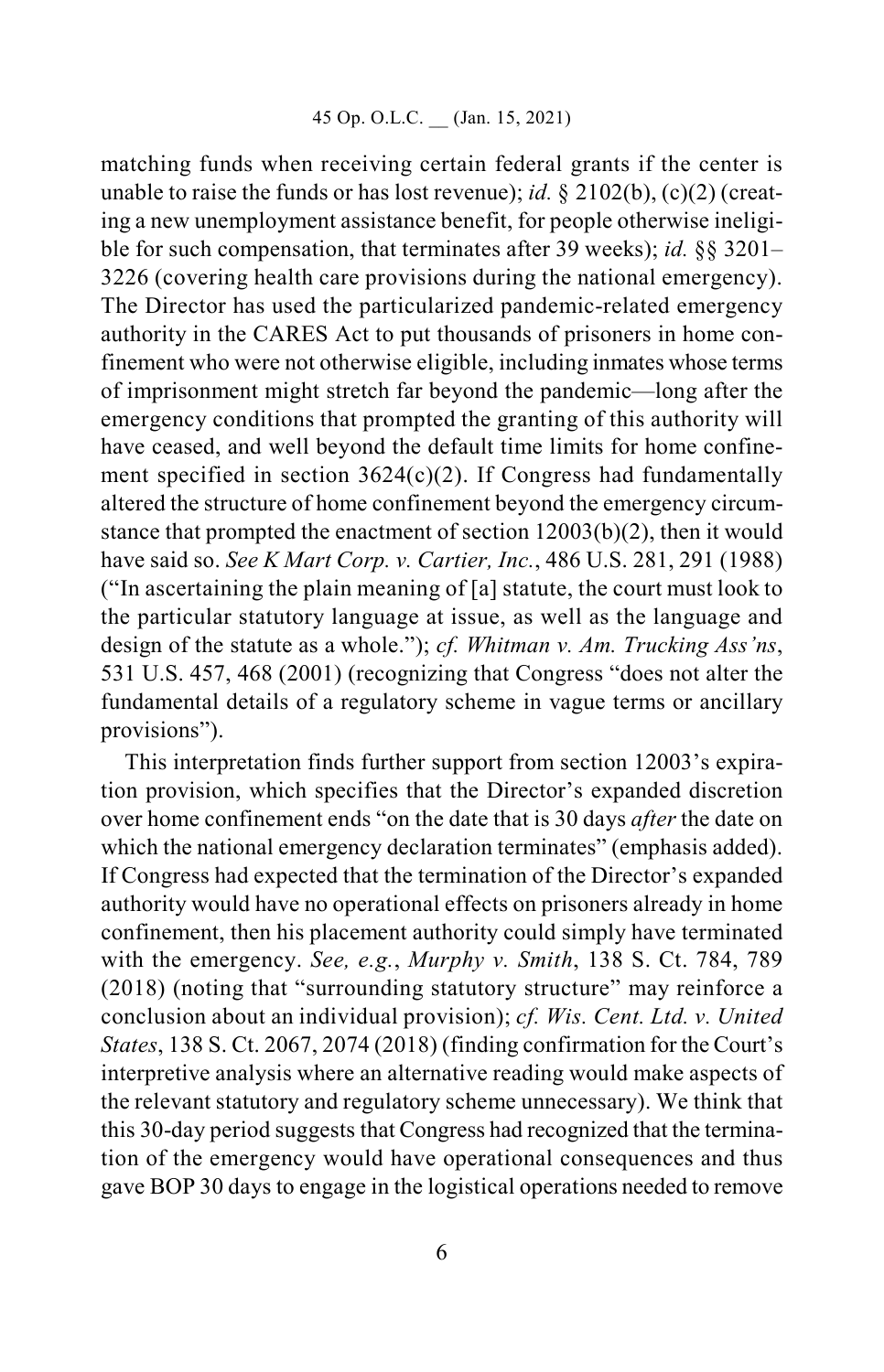prisoners from home confinement who were not otherwise eligible to serve there.

We do not believe that an alternative interpretation of section  $12003(b)(2)$ —one that reads the decision "to place a prisoner in home confinement" as though it were a discrete action requiring statutory authority only at the time that it is made—would be tenable. The decision "to place" a prisoner in home confinement is not a permanent, final decision, and BOP has the discretion to reconsider home confinement at any point. That decision requires ongoing action, and therefore continuing legal authority. *Cf.* CARES Act § 12003(b)(2), 134 Stat. at 516 (defining the emergency authority as authority to "*lengthen* the maximum amount of time" for the Director's exercise of home confinement authority action involving an ongoing time period (emphasis added)); 8 *Oxford English Dictionary* 825 (2d ed. 1989) ("lengthen": "[t]o make longer, increase the length of"). BOP and the probation system, further, have a continuing relationship with prisoners in prerelease custody and home confinement. Under section  $3624(c)(3)$  of title 18, for instance, the United States probation system "shall, to the extent practicable, offer assistance" to prisoners in home confinement. BOP's home confinement program guidance further contemplates daily monitoring, weekly in-person meetings, drug and alcohol testing, counseling, and more. *See generally* BOP Program Statement, CCD No. 7320.01 (Sept. 6, 1995) (updated and reissued Dec. 15, 2017) ("Home Confinement Program Statement"). These ongoing administrative duties make clear that the decision to place a prisoner in "home confinement" is not a one-time event and that BOP retains the discretion to reassess the prisoner's status at any time during home confinement. The time limits of section  $3624(c)(2)$  therefore apply.

## **III.**

Separate from the CARES Act, you have suggested that BOP may have discretion under 18 U.S.C.  $\S 3621(a)$  and (b) to keep prisoners in home confinement who had been properly placed there during the emergency period.[2](#page-6-0) Indeed, the home confinement statute makes clear that nothing in it "shall be construed to limit or restrict" the Director's authority "under

<span id="page-6-0"></span><sup>2</sup> *See* E-mail for Liam P. Hardy et al., Office of Legal Counsel, from Kenneth Hyle, BOP, *Re: 2002 OLC Memorandum on BOP Discretion* (Dec. 7, 2020, 9:27 AM).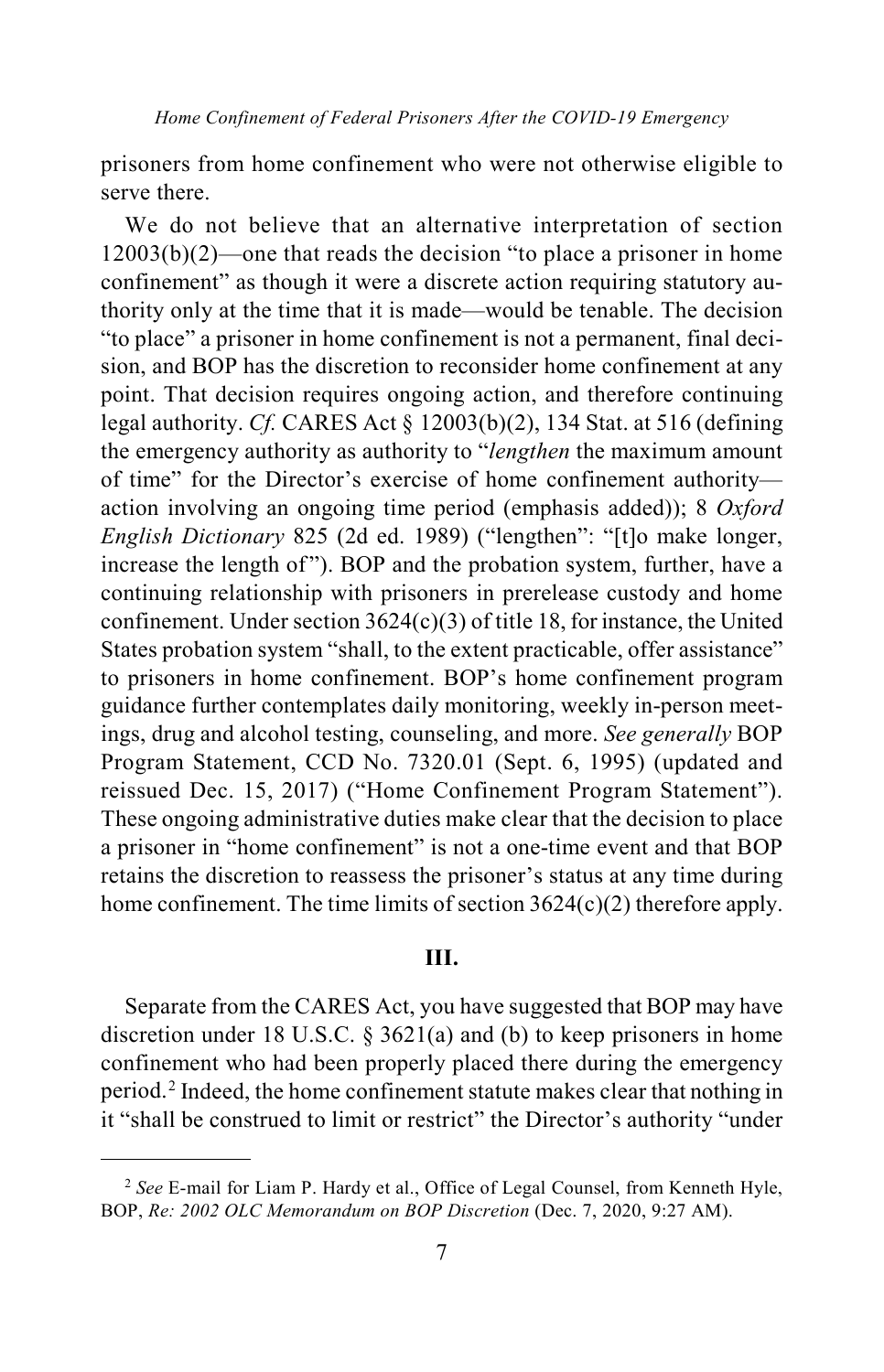#### 45 Op. O.L.C. \_\_ (Jan. 15, 2021)

section 3621." *Id.* § 3624(c)(4). But we do not agree that BOP's authority under section 3621(a) and (b) provides additional discretionary authority to address home confinement in the first place.

#### **A.**

Section 3621 states, in relevant part, that persons sentenced to imprisonment "shall be committed to the custody of the Bureau of Prisons until the expiration of the term imposed." *Id.* § 3621(a). It then provides standards by which the Bureau "shall designate the place of the prisoner's imprisonment"—but only at a "penal or correctional facility." *Id.* § 3621(b). The text indicates that BOP is not free under this provision to designate a "place" of any type as the site of the prisoner's confinement, but rather contemplates that it will be at a "facility." *See id.* ("The Bureau of Prisons shall designate the place of the prisoner's imprisonment, and shall . . . place the prisoner in a facility."); *id.* ("In designating the place of imprisonment or making transfers under this subsection, . . . [t]he Bureau may at any time . . . direct the transfer of a prisoner from one penal or correctional facility to another."); *id.* § 3622 (specifying when a prisoner may be temporarily released from the "place of his imprisonment" before being "return[ed] to the same or another facility"). We do not believe that home confinement constitutes a "facility" within the meaning of section 3621(b).

The statute does not define "facility," but the ordinary meaning of the term is not readily understood to mean a "home." *Compare Webster's Third New International Dictionary* 812–13 (1961) (defining "facility" as "something" like "a hospital," that is "built . . . or established to perform some particular function or to serve or facilitate some particular end"), *with id.* at 1082 (defining "home" as "the house and grounds . . . habitually occupied by a family"); *compare also The Random House Dictionary of the English Language* 690 (2d. ed. 1987) (defining "facility" as "something designed, built, installed, etc., to serve a specific function affording a convenience or service," such as "transportation facilities" or "educational facilities" or "a new research facility"), *with id.* at 913 (defining "home" as "a house, apartment, or other shelter that is the usual residence of a person"). Other provisions in title 18 speak of "facility" in a manner inconsistent with thinking the term would include a "home." Section 3585 of title 18, for instance, provides that "a term of imprisonment" com-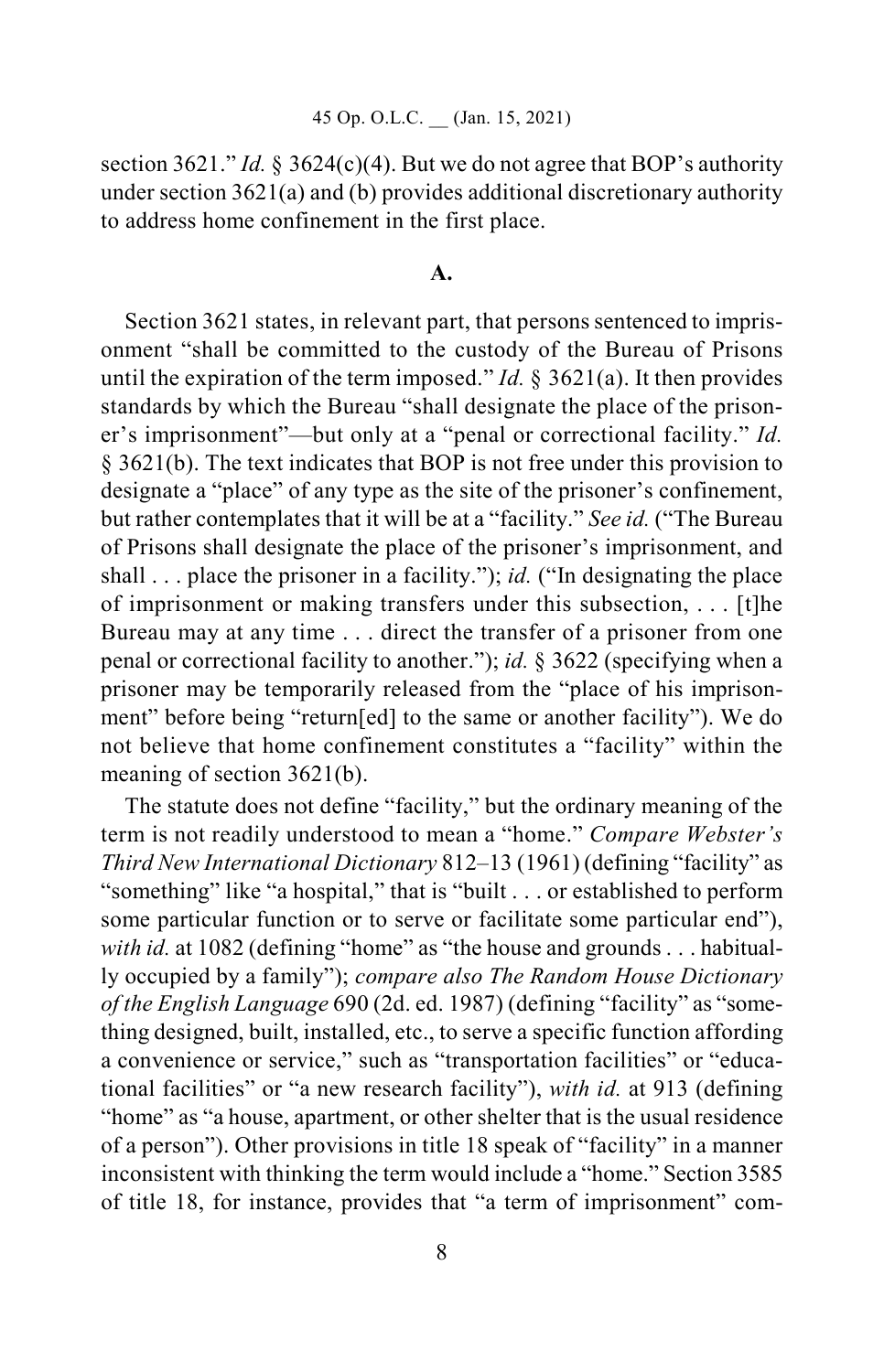mences on a date connected to the prisoner's transportation to "the official detention facility at which the sentence is to be served." Section 3624 itself reinforces the distinction between a "home" and a "facility": section 3624(c)(1) refers to a "community correctional *facility*" (emphasis added)—a reference followed immediately by subsection (c)(2)'s separate provision governing "home confinement." *See also* 21st Century Department of Justice Appropriations Authorization Act, Pub. L. No. 107-273, div. B, § 2411(a)(1), 116 Stat. 1758, 1799 (2002) (distinguishing between "community corrections facilities" and "home confinement"). And section 3621(b) contrasts a prisoner's "residence" with his "place of imprisonment" and "facility," requiring BOP to ensure to the extent practicable that the imprisonment facility is within 500 miles of the prisoner's primary residence. This distinction would be anomalous if a "facility" could, under the discretion of that provision, include one's ordinary residence or home.

This reading accords with the few district court decisions that have similarly observed that BOP's discretion under section 3621(b) to select a "penal or correctional facility" does not extend to home confinement under the current version of 18 U.S.C. § [3](#page-8-0)624(c)(2).<sup>3</sup> Numerous courts have similarly read section  $3624(c)(2)$  to impose a firm limit on BOP's home confinement discretion.<sup>[4](#page-8-1)</sup> We have not identified any case concluding otherwise.

<span id="page-8-0"></span> <sup>3</sup> *See, e.g.*, *United States v. Orozco*, No. 3:15-CR-00038-RCJ-WGC, 2020 WL 3047471, at \*1 n.1 (D. Nev. June 8, 2020) ("While Congress ordered the BOP to consider court recommendations about the most appropriate 'penal or correctional facility' in § 3621(b), it failed to include 'home confinement' in this provision."); *Toole v. Krueger*, No. 12-CV-2445-PJS-TNL, 2012 WL 6621681, at \*3 (D. Minn. Dec. 19, 2012) ("It may be true that an inmate's home is not a 'penal or correctional facility' within the meaning of  $\S$  3621(b).").

<span id="page-8-1"></span><sup>4</sup> *See Bonneau v. Salazar*, 754 F. App'x 624, 624 (9th Cir. 2019) ("18 U.S.C.  $\S$  3624(c)(2) barred the BOP from placing him in home confinement for more than six months or 10 percent of the underlying sentence, whichever is less."); *Guess v. Werlinger*, 421 F. App'x 215, 217 (3d Cir. 2011) ("The 6 months of home confinement is not additional to the 12 months of prerelease custody. . . . We also reject Guess's contention that the scheduling of the prerelease hearing at 17 to 19 months before a projected release date runs afoul of 18 U.S.C. § 3621(b)."). Our reading of the statute also is consistent with multiple district court decisions to have considered the issue. *See, e.g.*, *Lyttle v. Inch*, No. 2:17-CV-00153-JMS-DLP, 2018 WL 1410192, at \*2 (S.D. Ind. Mar. 21, 2018) ("[T]his statute gives the BOP discretion to place Mr. Lyttle in a community correctional facility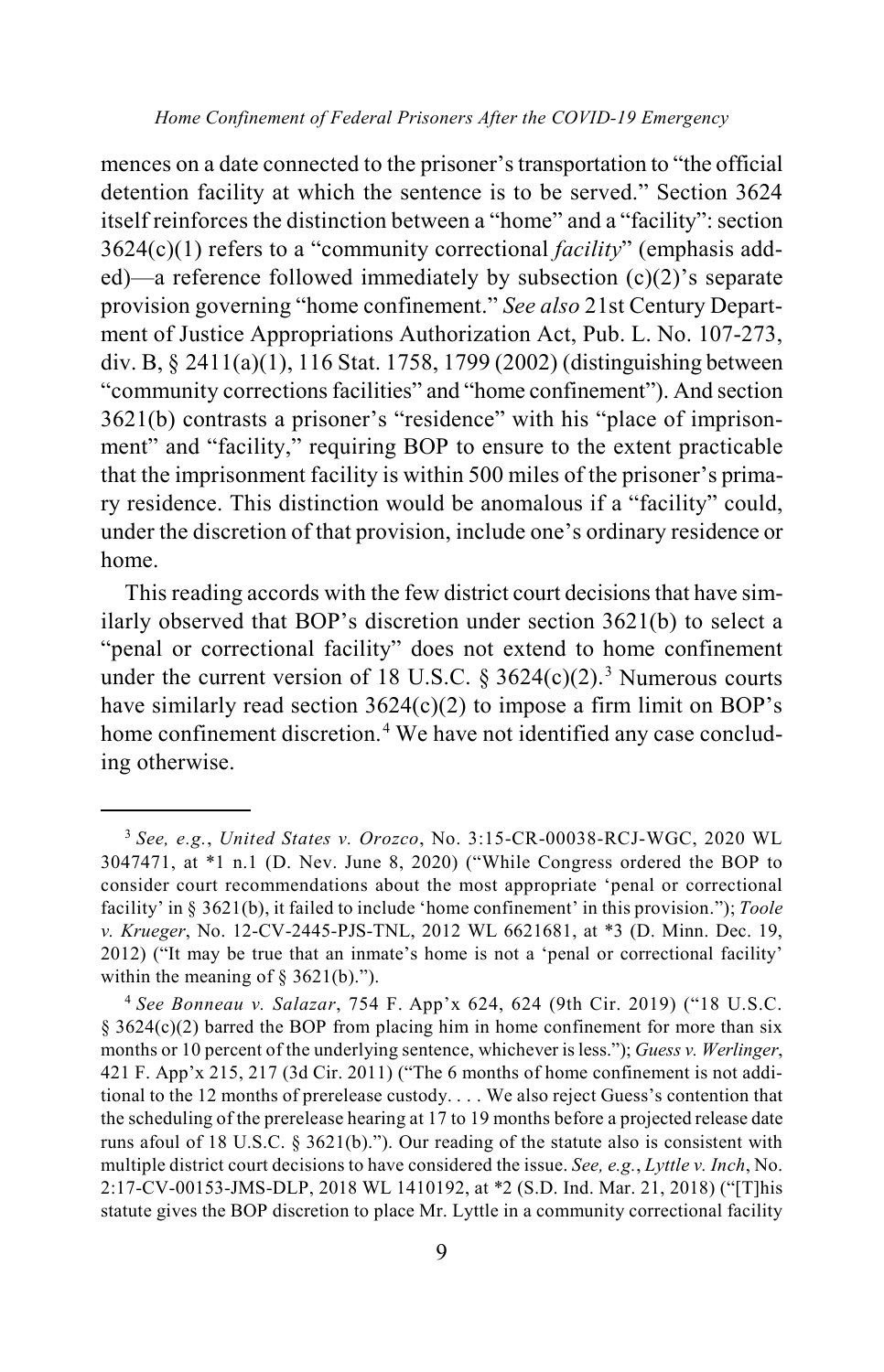Our interpretation is also consistent with a related body of precedent interpreting section 3585(b) of title 18, which mandates that "[a] defendant . . . be given credit toward the service of a term of imprisonment for any time he has spent in official detention prior to the date the sentence commences." The Supreme Court has held that a defendant must be in a "penal or correctional facility," as used in section 3621(b), to receive credit for "official detention." *See Reno v. Koray*, 515 U.S. 50, 58 (1995). Lower courts have applied *Koray* to conclude that "home detention" does not constitute time in a "penal or correctional facility" for purposes of this provision. *See, e.g.*, *United States v. Piper*, 525 F. App'x 205, 209–10 (3d Cir. 2013) ("Although he was confined at home, he was not detained in a penal or correctional facility."); *United States v. Polydore*, 493 F. App'x 496, 506 (5th Cir. 2012) (Owen, J., concurring) ("Although confinement in a community center was at issue in *Koray*, and the statute under scrutiny was § 3585, the rationale of *Koray* applies with equal force to home detention."). We think that section  $3624(c)(2)$  should be given a similar reading.

Finally, our reading is consistent with BOP's own regulations and program guidance. A 2008 interim rule (while not currently in force) stated that "[i]nmates may be designated to home detention as a condition of pre-release custody and programming during the final months of the inmate's term of imprisonment, not to exceed the shorter of ten percent of the inmate's term of imprisonment or six months." 28 C.F.R.  $\S 570.21(b)$  $\S 570.21(b)$  $\S 570.21(b)$ .<sup>5</sup> BOP's own home confinement program guidance emphasiz-

for no more than 12 months and in home confinement for no more than 6 months. Any determination must be made in a manner consistent with the five factors in § 3621(b)."); *United States v. Miranda*, No. 3:16-CR-00250-GPC, 2017 WL 3219941, at \*3 n.2 (S.D. Cal. July 28, 2017) ("Although Miranda has asked the Court to grant him three months in home confinement, the Court notes that the maximum time allowable in home confinement is 'the shorter of 10 percent of the term of imprisonment of that prisoner or 6 months.'" (citation omitted)).

<span id="page-9-0"></span><sup>5</sup> This rule was initially promulgated in 2008 as an interim final rule. *See* Pre-Release Community Confinement, 73 Fed. Reg. 62,440, 62,443 (Oct. 21, 2008). While this text remains codified, *see* 28 C.F.R. § 570.21(b) (2020), the interim rule was vacated on procedural grounds for failure to follow Administrative Procedure Act notice-andcomment procedures and was not finalized. *See Sacora v. Thomas*, No. CV 08-578-MA, Doc. No. 57 at 22–25, 34 (D. Or. June 16, 2010) (vacating the rule for failure to establish good cause to forgo notice and comment); *see also Sacora v. Thomas*, 628 F.3d 1059,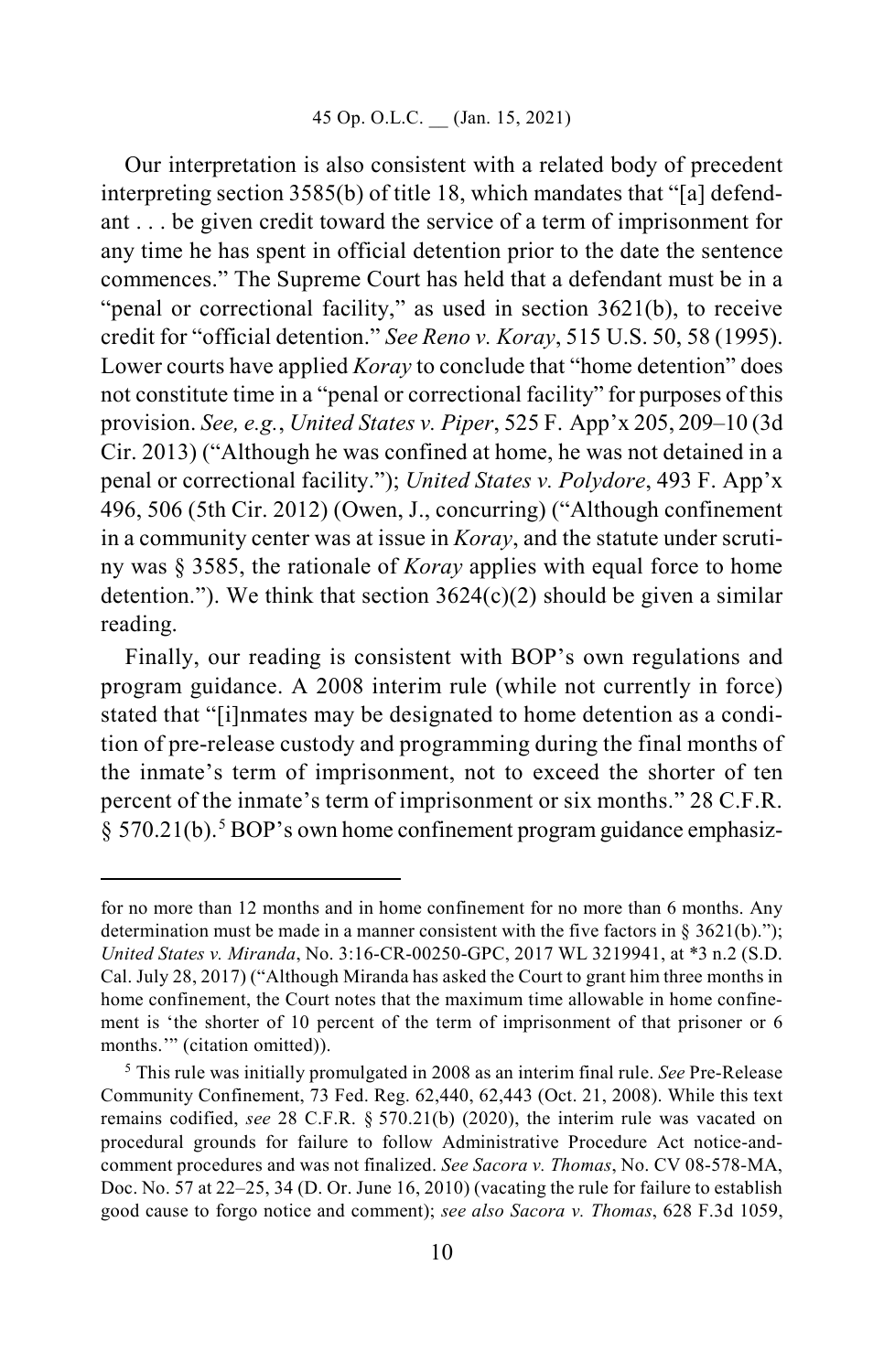es that it "does *not* have statutory authority to designate a home confinement program for an inmate at the beginning of his or her sentence," given section 3621(b)'s requirement that the Bureau "designate any available *penal or correctional* facility as the place of a prisoner's imprisonment." Home Confinement Program Statement at 1; *see also id.* att. B, at 2 ("Inmates on home confinement shall return to the facility at least twice each week."); BOP, *Legal Resource Guide to the Federal Bureau of Prisons* 46 (2019) ("Inmates may participate in home confinement only during the last 10% of their sentence or 6 months prior to their Good Conduct Release date, whichever is less."). We think these statements clearly rule out an interpretation that section 3621(a) and (b) provide BOP with freestanding authority to permit home confinement of any duration.

#### **B.**

It might be argued, however, that this conclusion conflicts with court decisions holding that, under a prior version of the statute, BOP's authority under section 3621(b) included discretionary authority to order an inmate into prerelease custody separate from the timing provisions of section 3624(c). *See Rodriguez v. Smith*, 541 F.3d 1180, 1184–85 (9th Cir. 2008); *Wedelstedt v. Wiley*, 477 F.3d 1160, 1166–67 (10th Cir. 2007); *Goldings v. Winn*, 383 F.3d 17, 28–29 (1st Cir. 2004); *Elwood v. Jeter*, 386 F.3d 842, 847 (8th Cir. 2004). These decisions were contrary to an opinion this Office issued in 2002, which had concluded that the discretionary authority in section 3621(b) did not give BOP such authority. *See*  Memorandum for Larry D. Thompson, Deputy Attorney General, from M. Edward Whelan III, Principal Deputy Assistant Attorney General, Office of Legal Counsel, *Re: Bureau of Prisons Practice of Placing in Community Confinement Certain Offenders Who Have Received Sentences of Imprisonment* at 6–7 (Dec. 13, 2002) ("*Community Confinement*").

We need not revisit this debate because the reasoning of these court decisions has been overtaken by subsequent amendments to the statute in particular, by amendments made to the statute in the Second Chance

<sup>1065</sup> n.6 (9th Cir. 2010) (noting that the vacatur order was not appealed). BOP proposed an identical rule for notice and comment in 2011, *see* Pre-Release Community Confinement, 76 Fed. Reg. 58,197 (Sept. 20, 2011), but no final rule was promulgated.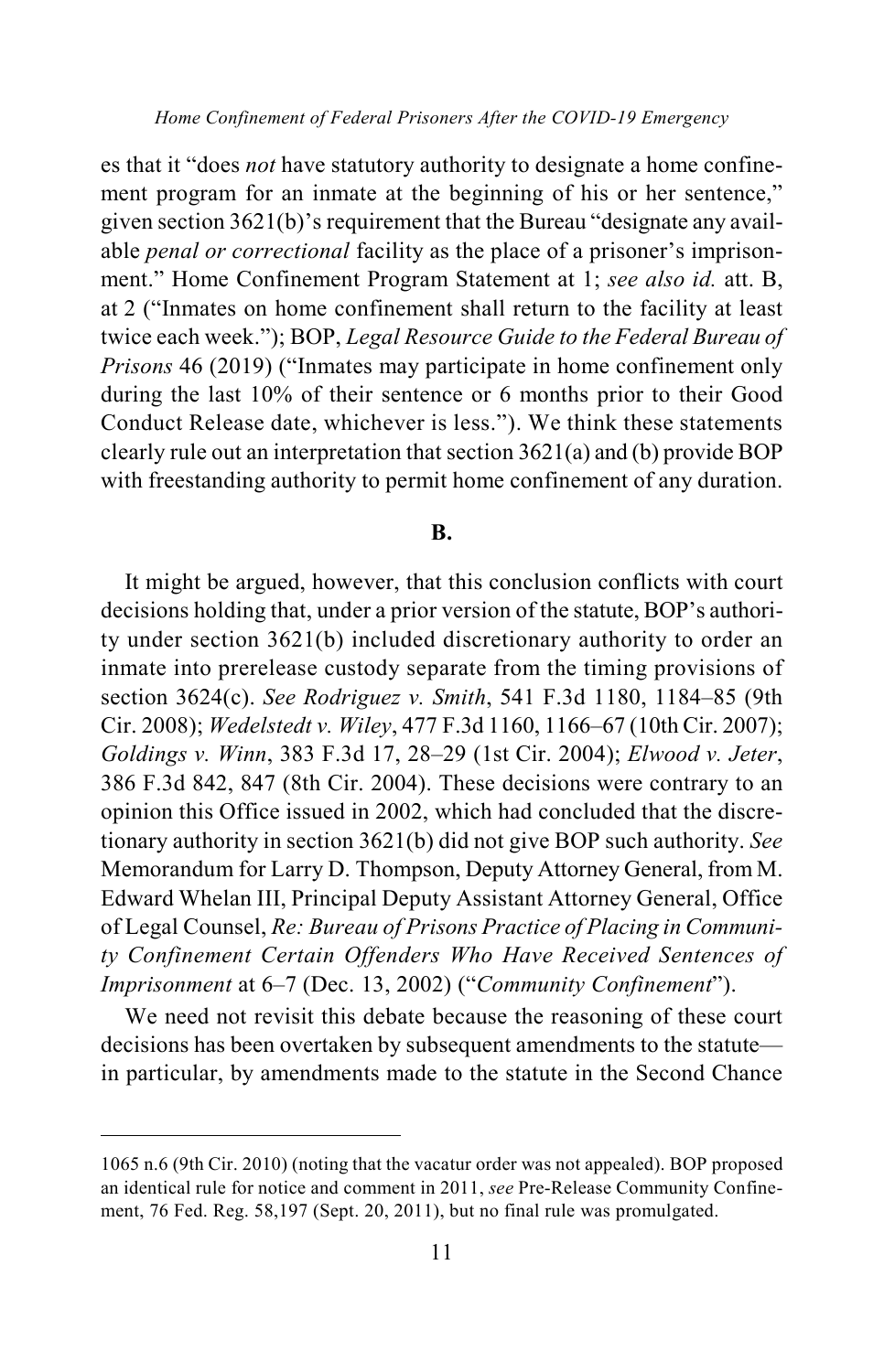Act of 2007, Pub. L. 110-199, 122 Stat. 657 (2008). [6](#page-11-0) These amendments substantially altered the framework for prerelease custody and for home confinement. Among other things, the Act created a separate subsection addressing home confinement, with an independent limitation requiring that this form of prerelease authority only "be used to place a prisoner in home confinement for the shorter of 10 percent of the term of imprisonment of that prisoner or 6 months."[7](#page-11-1) 18 U.S.C. § 3624(c)(2); Pub. L. 110- 199,  $\S 251(a)$ , 122 Stat. at 693. By so doing, the amended statute distinguished between prerelease custody more generally, including in a "community correctional facility," and prerelease custody in "home confinement."

These amendments mooted the disagreement between our 2002 *Community Confinement* opinion and the several circuit court decisions that addressed BOP's discretion to place prisoners in community correctional facilities. In 2004, the First and Eighth Circuits reasoned that the pre-Second Chance Act time limit—"not to exceed six months, of the last 10 per centum of the term"—described only the period for which BOP was *required* to consider the use of community corrections, not the maximum period for which it was *authorized* to use community corrections. *Goldings*, 383 F.3d at 26 (making the distinction "between a qualified obliga-

BOP's current home confinement program statement continues to refer to this pre-2008 text of 28 U.S.C. § 3624(c). *See* Home Confinement Program Statement at 1.

<span id="page-11-1"></span><sup>7</sup> We note that section 602 of the First Step Act of 2018, Pub. L. 115-391, 132 Stat. 5194, revised 18 U.S.C. § 3624 $(c)(2)$  by adding a second sentence that is not relevant here: "The Bureau of Prisons shall, to the extent practicable, place prisoners with lower risk levels and lower needs on home confinement for the maximum amount of time permitted under this paragraph." *Id.* § 602, 132 Stat. at 5238. The First Step Act also created a separate home confinement program for low-risk offenders—now codified at 18 U.S.C. § 3624(g)—that the CARES Act does not mention and that we do not consider here. *Id.* § 102(b), 132 Stat. at 5210–13.

<span id="page-11-0"></span> <sup>6</sup> Between 1990 and 2008, 18 U.S.C. § 3624(c) read:

*Pre-release custody.*—The Bureau of Prisons shall, to the extent practicable, assure that a prisoner serving a term of imprisonment spends a reasonable part, not to exceed six months, of the last 10 per centum of the term to be served under conditions that will afford the prisoner a reasonable opportunity to adjust to and prepare for the prisoner's re-entry into the community. The authority provided by this subsection may be used to place a prisoner in home confinement. The United States Probation System shall, to the extent practicable, offer assistance to a prisoner during such pre-release custody.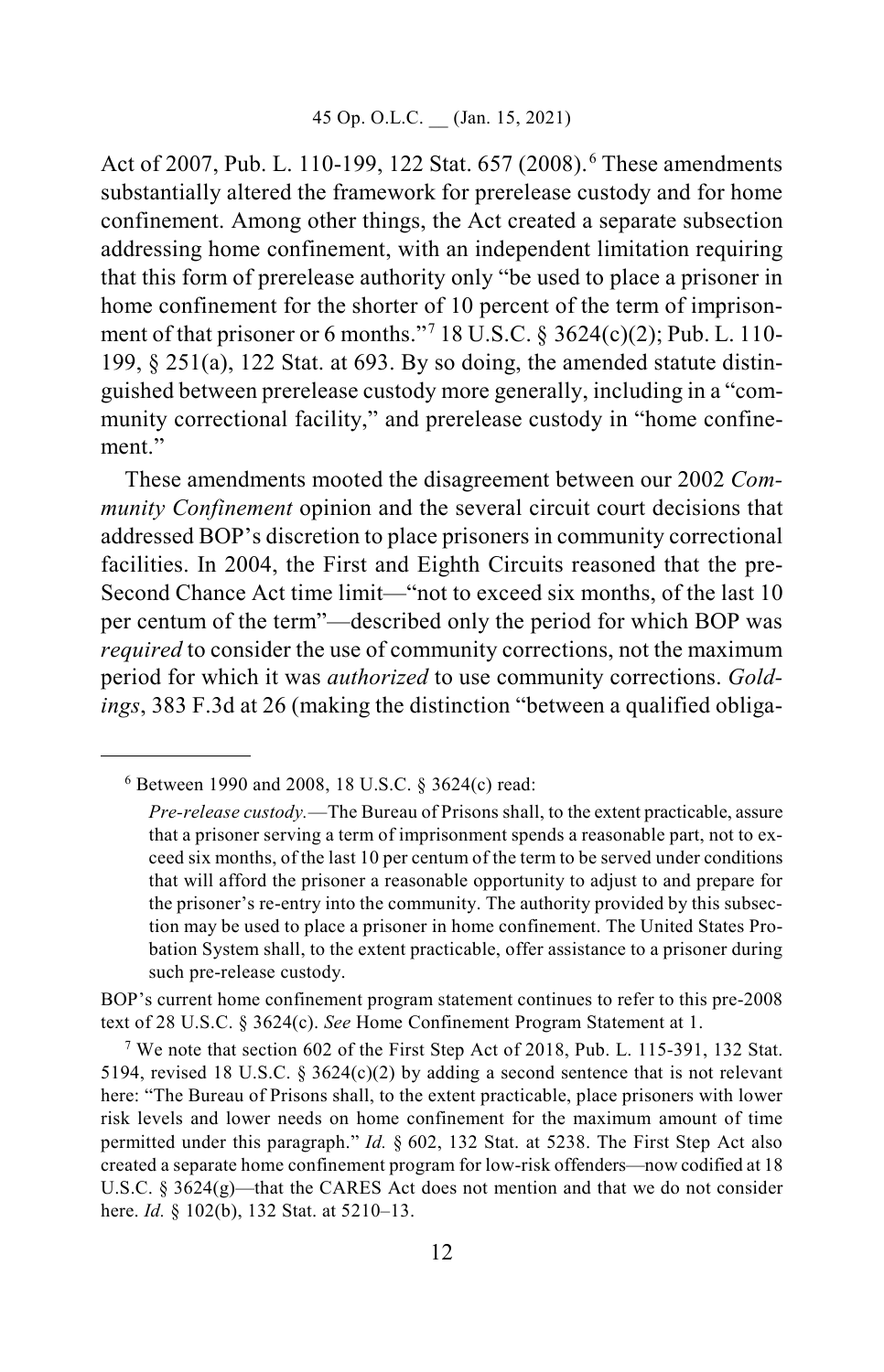tion imposed on the BOP and a grant of discretionary authority to it"); *Elwood*, 386 F.3d at 847 (relying on *Goldings* to reach a similar conclusion).[8](#page-12-0) Therefore, those courts held that BOP retained its discretionary authority to extend prerelease custody to community correctional facilities beyond the specific time window in then-section 3624(c). But the Second Chance Act amended the statute to include in section  $3624(c)(2)$  an express limit on any such discretionary authority as it applies to home confinement: BOP "may" (not "shall") use home confinement "for the shorter of 10 percent of the term of imprisonment of that prisoner or 6 months."

The Second Chance Act also distinguished prerelease custody in a community correctional facility from home confinement. The circuit court decisions involved inmates who wished to be transferred to community correctional facilities. *See Goldings*, 383 F.3d at 18, 28; *Rodriguez*, 541 F.3d at 1181 & n.1; *Wedelstedt*, 477 F.3d at 1161, 1166; *Elwood*, 386 F.3d at 843. In that context, these courts reasoned that "[a] community correction center is a correctional facility and therefore may serve as a prisoner's place of imprisonment." *Goldings*, 383 F.3d at 28; *see Elwood*, 386 F.3d at 846 (noting that a community correctional facility is a "penal or correctional facility"). But prior to the Second Chance Act, it was not clear whether or how such reasoning extended to home confinement: the pre-Second Chance Act version of the statute did not distinguish between "home confinement" and other forms of prerelease custody; all such authorities were included.<sup>[9](#page-12-1)</sup> But the Second Chance Act sets off "home

<span id="page-12-0"></span> <sup>8</sup> The Ninth and Tenth Circuits similarly concluded that the pre-Second Chance Act statutory scheme did not cap the maximum time frame authorized for home confinement, finding unlawful BOP regulations that categorically excluded prerelease custody outside of the section 3624 time limits. *See Rodriguez*, 541 F.3d at 1184–87; *Wedelstedt*, 477 F.3d at 1166–67.

<span id="page-12-1"></span><sup>9</sup> *Goldings* itself acknowledged, but left unresolved, the question of whether a "home" could constitute a "penal or correctional facility" and thus a "place of imprisonment." *See* 383 F.3d at 28 (internal quotation marks omitted); *see also United States v. Cintrón-Fernández*, 356 F.3d 340, 346 n.6 (1st Cir. 2004) ("[W]e need not reach the issue of whether Cintron-Fernandez's home could ever qualify as a 'penal or correctional facility' under 18 U.S.C. § 3621(b)."). Prior to enactment of the Second Chance Act, however, several district courts relied on the reasoning of *Goldings* and *Elwood* to suggest that BOP's section 3621(b) authority encompassed home confinement. *See, e.g.*, *Goebel v. Morrison*, No. 06-168-JRT-SRN, 2006 WL 1314322, at \*2 (D. Minn. May 12, 2006) (ordering the government "to immediately reconsider its decision as to whether petitioner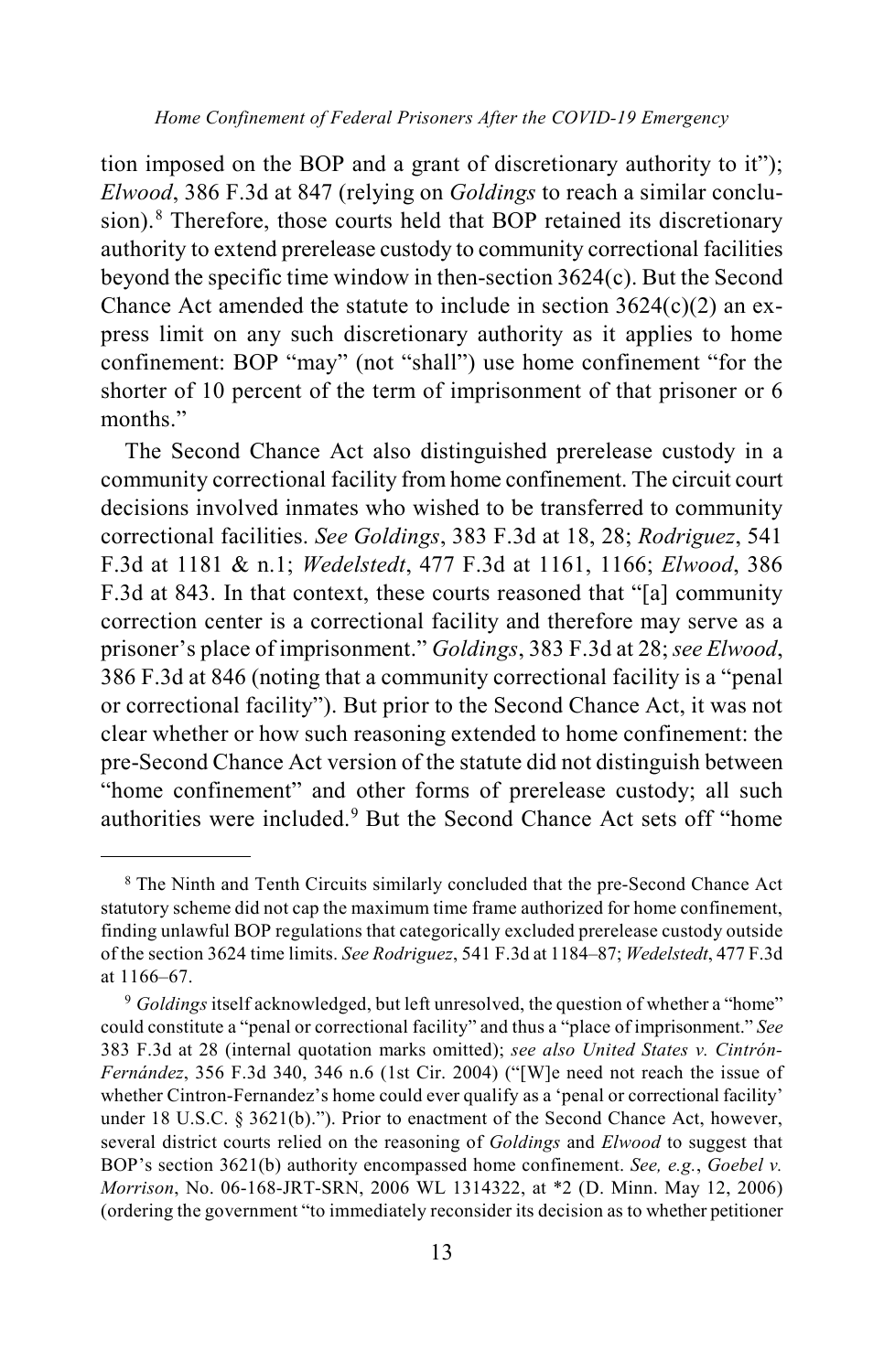confinement" in a statutory subsection separate from the subsection generally authorizing prelease custody, including custody at a "community correctional facility." The decisions interpreting the earlier version of the statute therefore do not undermine our conclusion that home confinement does not involve confinement at a "facility" for purposes of section 3621(b).

If BOP had general discretion to place prisoners in home confinement under section 3621, then many other statutory provisions would have been unnecessary. Most notably, there would have been no need for Congress to carefully "lengthen the maximum" home confinement time in the CARES Act—surplusage that would deprive the text of meaning. *See United States v. Nordic Vill., Inc.*, 503 U.S. 30, 36 (1992) ("[A] statute must, if possible, be construed in such fashion that every word has some operative effect."); Antonin Scalia & Bryan A. Garner, *Reading Law: The Interpretation of Legal Texts* 174 (2012) (explaining the canon that no word or provision "should needlessly be given an interpretation that causes it to . . . have no consequence" (citing *United States v. Butler*, 297 U.S. 1, 65 (1936)). There would have been no point to Congress separately addressing, and imposing time constraints on, home confinement authority through the Second Chance Act, because BOP would have already possessed a home confinement discretion free from any such limits under section 3621.<sup>[10](#page-13-0)</sup> And there would have been no reason for Congress, in a separate prerelease custody program for low-risk offenders authorized by the First Step Act of 2018, to mention that the "time

should be assigned to a Community Corrections Center or home confinement, in light of the criteria set forth in 18 U.S.C. § 3621(b)"); *Young v. Caraway*, No. CIV. 05-1476-JNE-JJG, 2006 WL 562143, at \*9 (D. Minn. Mar. 7, 2006) (finding "that § 3621(b) requires the BOP to consider the five factors listed in the statute when deciding whether, and when, a prisoner should be assigned to a CCC or home confinement arrangement"). But for reasons we have explained, we think that the subsequent Second Chance Act provisions eliminate that reading as a plausible interpretation of sections 3621 and 3624.

<span id="page-13-0"></span><sup>&</sup>lt;sup>10</sup> In enacting the Second Chance Act of 2007, Congress created a new section  $3624(c)(2)$ , consisting of just the first sentence of the current provision, that imposed a time limit on the duration of home confinement as a form of prerelease custody. *See* Pub. L. 110-199, § 251(a), 122 Stat. at 692–93. The current second sentence of subsection 3624(c)(2), requiring the Bureau to place lower-risk prisoners in home confinement "to the extent practicable" was enacted approximately ten years later, in the First Step Act of 2018. *See* Pub. L. 115-391, § 602, 132 Stat. 5194, 5238.